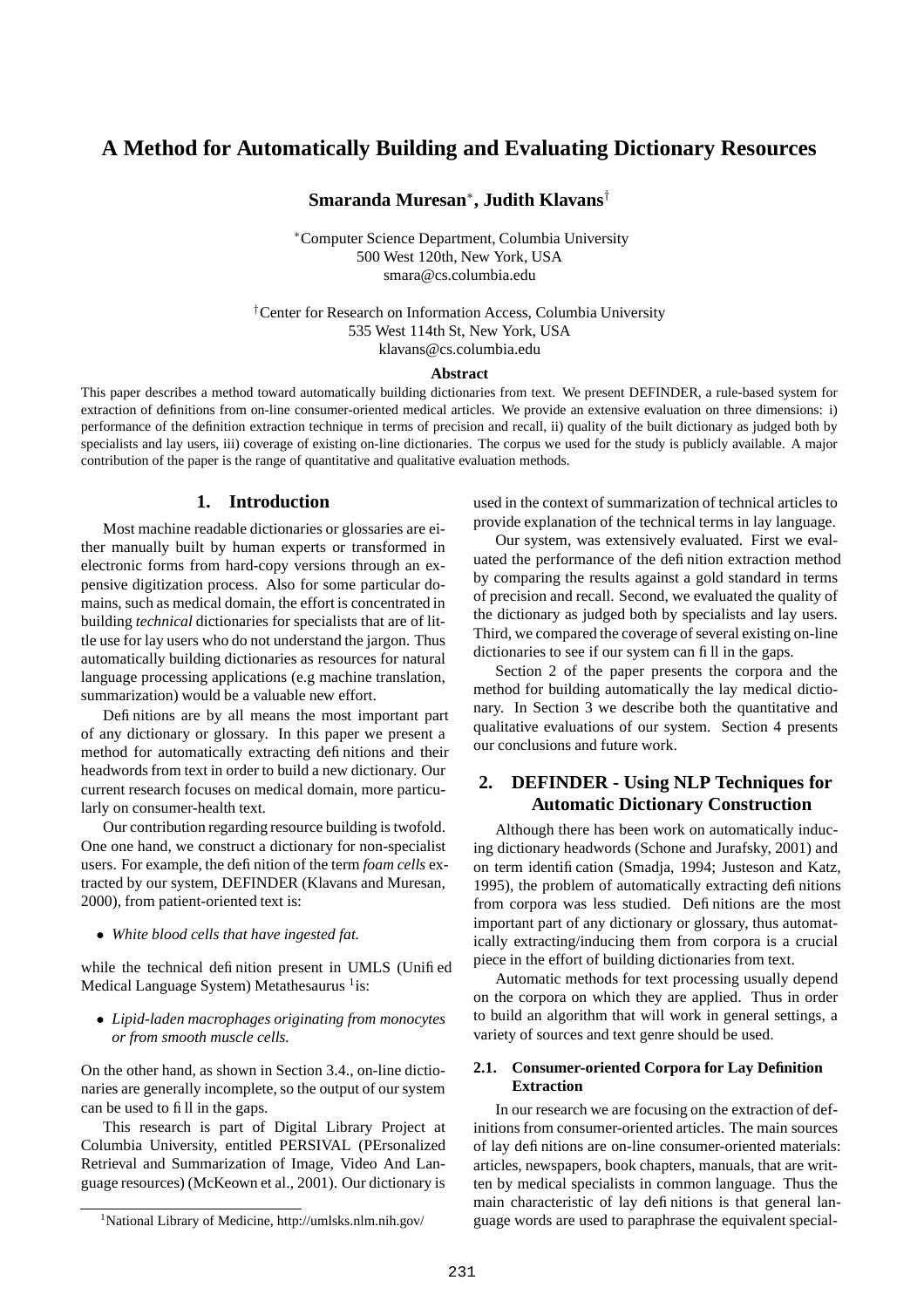ized terminology. Also depending on the context and on the author style, the definitions might not follow the *genus et diferentia* model (Byrd et al., 1987), thus making the work on machine readable dictionary parsing not suited for our task.

In order to make our algorithm work in general settings we select five corpora, of different genres: The Merck Manual of Medical Information - Home Edition, Columbia University College of Physician & Surgeons Complete Home Medical Guide, Cardiovascular Institute of the South (medical articles written by doctors for lay people), Reuters Health Newspaper for Consumers and Medical Industry Today.

A sample set of definitions of *myocardial infarction* from these articles is given below:

- *heart tissue death*
- *the most extreme state of oxygen deprivation, in which whole regions of heart muscle cells begin to die for lack of oxygen*
- *heart attack*

As can be seen, the style is different across definitions. In our approach we consider synonyms as definitions, which is a valid assumption in the theory of writing (Sager, 1990). Thus the variety of text genres and also the variety of authors writing styles pose a real challenge to computational techniques for automatic identification and extraction of definitions together with the headwords from full-text articles.

## **2.2. Automatic Method for Extracting Lay Definitions from Full-text**

Like UMLS and other on-line medical dictionaries, we initially see the definitions as labels associated with terms, without semantic representation. In this light we developed a rule-based system, DEFINDER (Klavans and Muresan, 2000), that combines shallow natural language processing with deep grammatical analysis to identify and extract definitions and the terms they define from on-line consumer health literature.

DEFINDER is based on two main functional modules. The first module uses cue-phrases (e.g. *is the term for*, *is defined as*, *is called*) and text markers (e.g *- -*, *()*) in conjunction with a finite state grammar to extract definitions. We used the Brill's tagger (Brill, 1992) and the baseNP chunker (Ramshaw and Marcus, 1995) for identifying simple noun phrases. One problem is that the lexicon of Brill's tagger is derived from Penn Treebank tagset of the Wall Street Journal and Brown corpus. Thus unknown words in medical domain can cause serious errors in tagging. In order to alleviate this source of error, we augmented the lexicon with the most frequent medical terms found in our corpora. Relying on text markers might also provide a source of errors since they are used to introduce explanations and enumerations. Thus a filtering step is needed to eliminate the misleading patterns.

However this limited shallow analysis does not provide good recall when applied on the large variety of text genre

and writing styles. To achieve higher accuracy, DEFINDER uses a grammar analysis module based on a statistical parser (Chaniak, 2000) in order to account for several linguistic phenomena used for definition writing (e.g appositions, relative clauses, anaphora).

The difference in writing style poses also the question of how we differentiate between the *headword* and the *definition*, in the case where both are simple noun phrases (i.e. the definition is basically the lay synonym of the medical term). We used a simple statistical method based on frequency counts in order to differentiate. The hypothesis is that the *headword* is used several times in the article, while its definition tends to be mentioned only once.

### **3. Quantitative and Qualitative Evaluation**

In order to thoroughly evaluate our system we extended our initial methodology (Klavans and Muresan, 2001), focusing on several dimensions: performance of the definition extraction algorithm in terms of precision and recall; quality of the generated dictionary as judged both by nonspecialists and by medical specialists; coverage of on-line dictionaries.

# **3.1. Quantitative Evaluation of the Extraction Algorithm**

A standard approach in any system evaluation is to compare the results against human performance. Thus we selected four subjects, not trained in the medical domain and who did not participate in the development of the system. Each of them was provided with a set of nine articles, and was asked to annotate the definitions and their headwords in text. We equally represent the sources of our corpora (medical articles, book chapters, manuals and newspapers), but we limit the length of the articles to two pages.

The gold-standard against which we compared our system was determined by the set of definitions marked up by at least 3 out of the 4 subjects and consists of 53 definitions. Our system obtained 86.95% precision and 75.47% recall.

The interpretation of the results was more difficult then expected, given that there was no agreement among users regarding *what is a definition?*, even though they were provided with a set of instructions and sample definitions. For example in the following sentence:

• The most frequent cause of the condition in older patients is atherosclerosis - the progressive narrowing of the heart's own arteries by cholesterol plaque buildups, which starves the heart itself for oxygen and nutrients.

our system identified as definition for *atherosclerosis*: *the progressive narrowing of the heart's own arteries by cholesterol plaque buildups, which starves the heart itself for oxygen and nutrients.*, while only 2 out of 4 subjects marked up the bold part.

# **3.2. Quality of the Built Dictionary - Lay User Perspective**

As discussed in (Sager, 1990) an important aspect of the need for definitions is the user requirements. Satisfying both the specialist and the layman with a single definition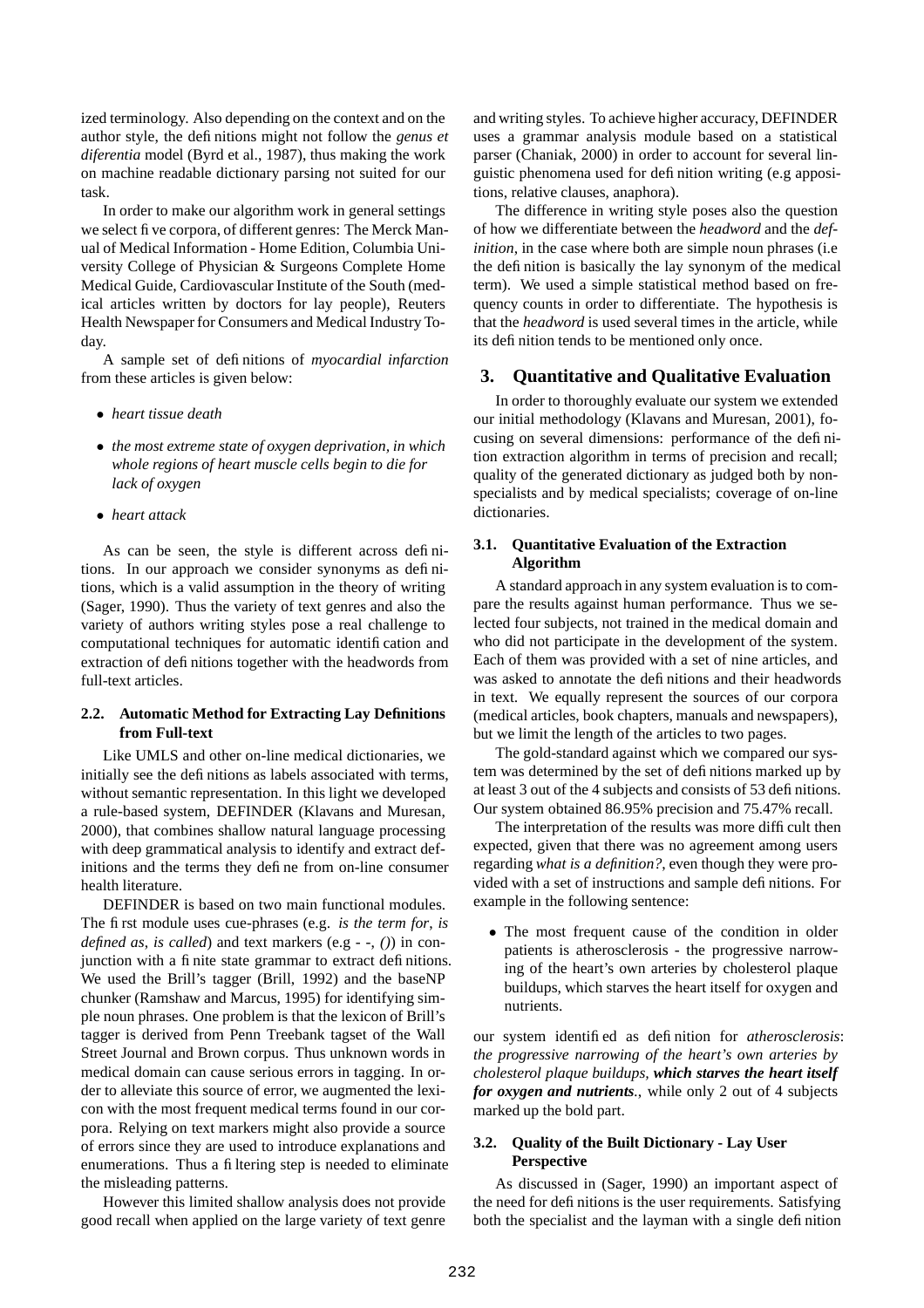

Figure 1: a) Average Quality Rating ; b) Mean Ranks

of a technical term will be hard to achieve. Thus, in our next evaluation, our aim was to compare the quality of our lay dictionary against existing specialized dictionaries from the perspective of non-specialist users.

We chose the UMLS Metathesaurus and the On-line Medical Dictionary (OMD)<sup>2</sup> as technical dictionaries. A set of eight subjects was provided with a list of randomly chosen 15 medical terms and their definitions from UMLS, OMD and the definition extracted by our system from online lay text. The source of each definition was not given in order not to bias the experiment. Also the order of definitions was randomly changed for each term. The task was to assign to each definition a quality rate (QR) for usefulness and readability on a scale of 1 to 7 (1 very poor, 7 excellent). Usefulness means that the definition can help the user understand the term, while readability means that the definition is not technical, thus is easy to read.

We first measured the Average Quality Rating (AQR) for each definition source on these two criteria. Our hypotheses were that DEFINDER outperforms both UMLS and OMD in terms of usefulness and readability. The results in Figure 1a support our claim. For usefulness, our system was rated 5.17 while UMLS and OMD obtained 2.94 and 3.9 respectively. In terms of readability, the difference was even higher: 5.65 compared with 3.18 and 4.3. In order to statistically validate our results we applied the sign test (Siegal and Castellan, 1988). As shown in Table 1 by the **p** values, the results were statistically significant.

| <b>Hypothesis</b>                            | <b>Usefulness</b> | Readability |
|----------------------------------------------|-------------------|-------------|
| DEFINDER > UMLS $ p < 0.00003   p < 0.00003$ |                   |             |
| DEFINDER > UMLS $ p < 0.00003   p < 0.00005$ |                   |             |

| Table 1: Sign test (p) for Usefulness and Readability |  |  |  |
|-------------------------------------------------------|--|--|--|
|-------------------------------------------------------|--|--|--|

One question that arises in computing the AQR is whether the high scores given by one subject can compensate for the lower values given by other subject, thus introducing noise in comparing the results. To address this is-

sue we performed a second analysis to evaluate the relative ranking of the three definitional sources. Using Kendall's coefficient of correlation, W (Siegal and Castellan, 1988), we first measured the interjudge agreement on each term, and for terms with significant agreement we compute the level of correlation between them. If W was significant, we compared the overall mean ranks of the three sources. We tested the same hypotheses: DEFINDER is better than UMLS and OMD both in terms of usefulness and readability. As Figure 1b shows DEFINDER indeed outperformed the specialized dictionaries. We obtained statistically significant W values (W=0.54 and W=0.45 at  $p=0.01$ ) and p=0.05 respectively).

## **3.3. Quality of the Built Dictionary: Medical Specialist Perspective**

The results of the previous section shows that the definitions extracted from consumer-oriented text are readable and useful for lay user, outperforming the existing specialized dictionaries. One question that arises is if they are also accurate and complete from medical point of view.

In order to answer this question we performed a userbased evaluation. We selected a set of 15 medical specialists (physician assistants, nurse practitioners, residents and medical students). Each subject was provided with the same set of 15 medical terms and the definitions extracted by DEFINDER from text, as the one given in Section 3.2.. They were asked to judge the accuracy and completeness of the definitions on a scale from 1 to 7 (1 very poor, 7 excellent).

The definitions were rated on average 5.87 for accuracy and 5.38 for completeness. The results show that consumeroriented text, when of high quality can be a valuable source of definitions. Also because our definitions were embedded in text, one of their required characteristic was to be concise. This explain the somewhat lower value obtain for completeness.

#### **3.4. Coverage of Existing Dictionaries**

In this study we evaluated the coverage of three existent on-line dictionaries. In the introduction we claimed

<sup>2</sup> http://www.graylab.ac.uk/omd